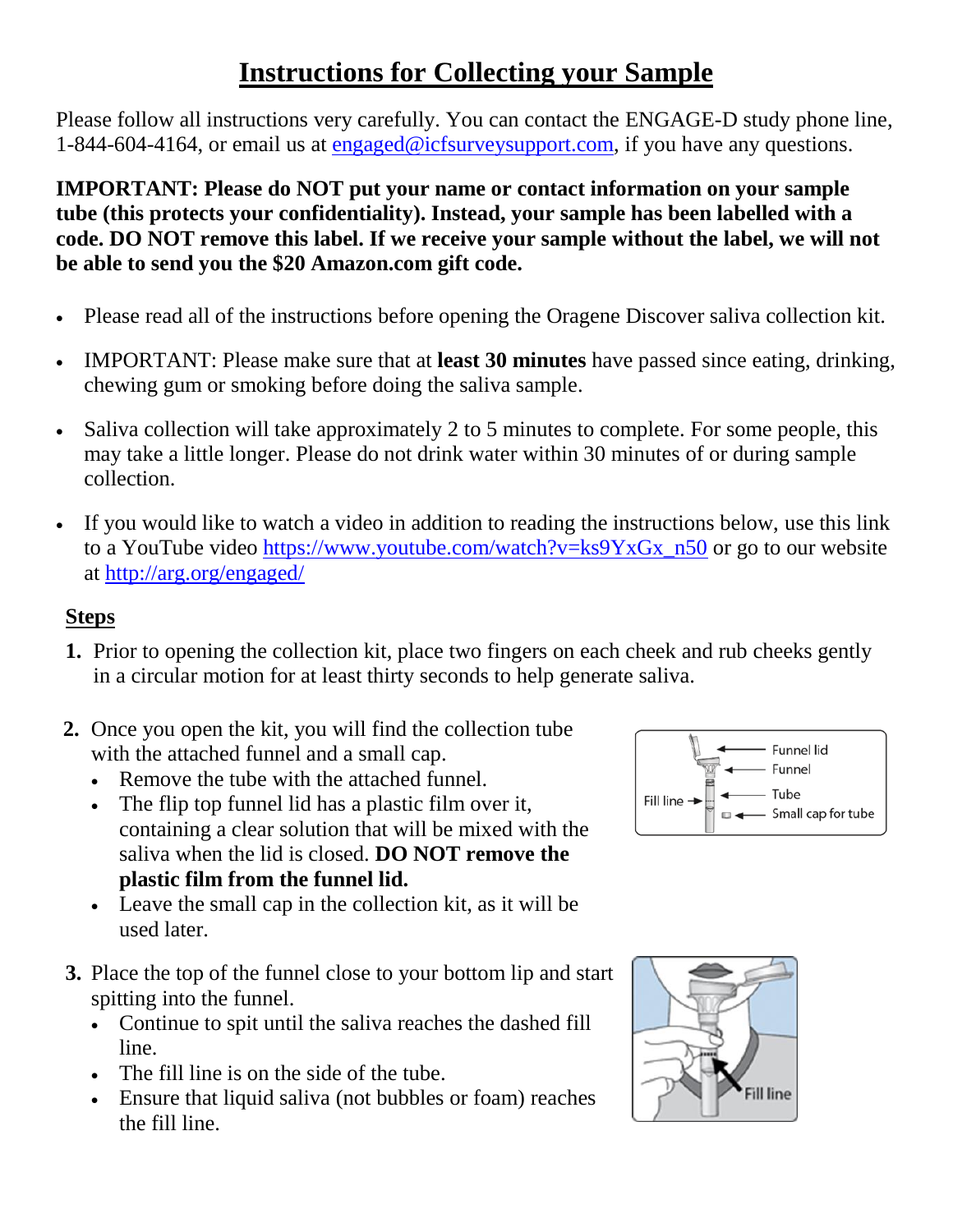- **4.** Once your saliva reaches the fill line, continue holding the tube upright and close the lid until you hear a loud click.
	- The plastic film for the lid will break, mixing the solution with your saliva.
	- This solution will protect your sample until it is analyzed at the lab.
- **5.** Continue holding the tube upright, and unscrew the funnel lid from the tube.
- **6.** Retrieve the small cap from the collection kit, and screw it onto the top of the tube containing your sample, where the funnel lid was previously.
	- Ensure cap is tightly screwed on to the tube.
	- After screwing on the cap, you can throw away the funnel lid.
- **7.** Place your thumb and forefinger on the bottom and top of the tube, and rotate the tube up and down for five seconds.
	- This will help mix the solution and the saliva sample.